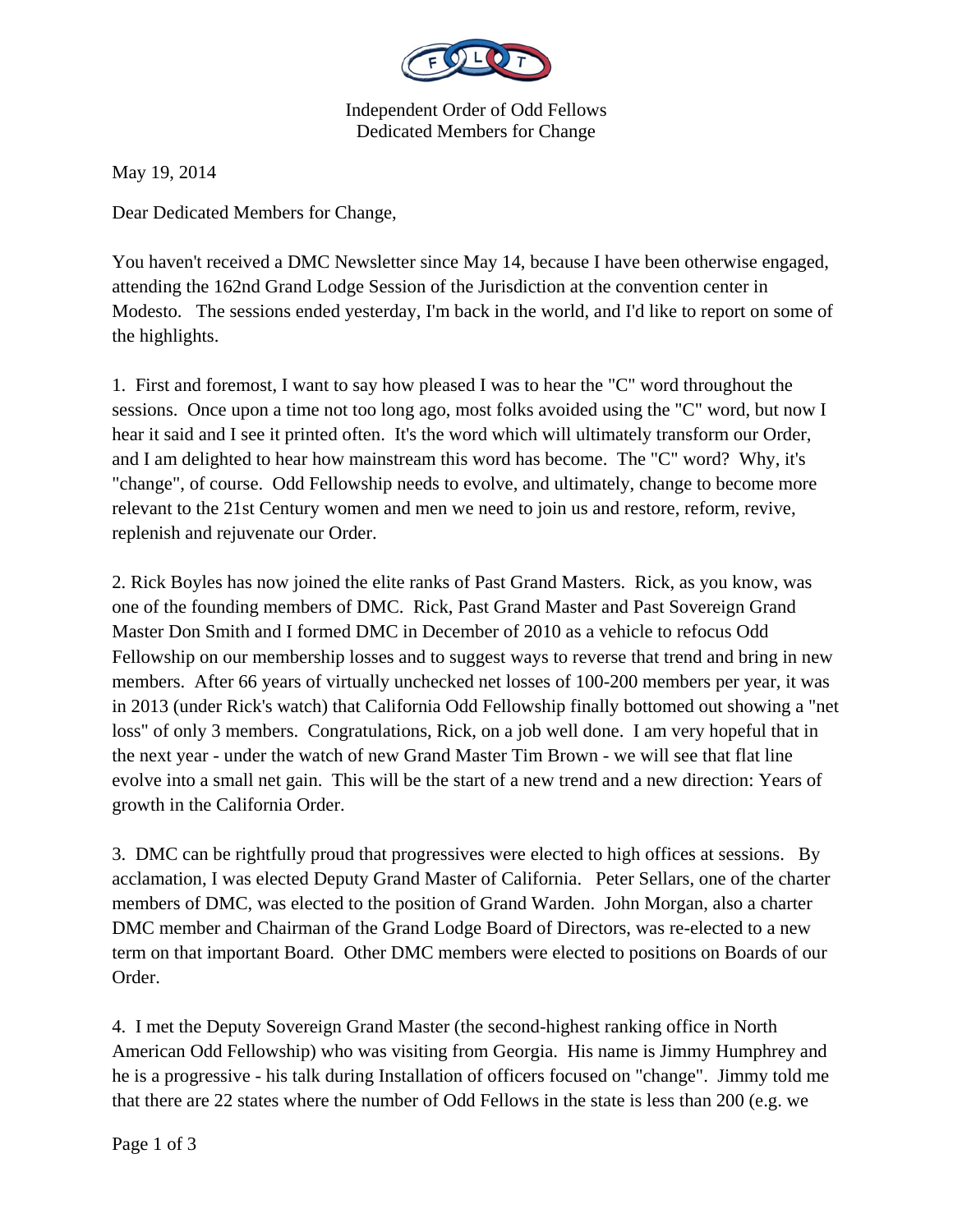

Independent Order of Odd Fellows Dedicated Members for Change

have Lodges in California that have more members than each of these 22 states). Jimmy and I spoke the same language, and we have exchanged e-mails.

5. The DMC has suddenly become respectable. Our annual dinner at the sessions was well attended with over 100 persons - and many of the leadership (including Jimmy Humphrey) were there. A couple of years ago DMC was shunned. In fact, in a growing sign of acceptance, a proposal to commend DMC and its work received an affirmative vote of the Grand Lodge 114 "yes" and only 26 "no". Just two years ago, the vote probably would have been 26 "yes" and 114 "no." We have come a long way in a short time.

6. At my suggestion, the Grand Lodge Board of Directors approved and Grand Lodge Sessions used electronic voting - for the first time. This is an important step forward in the modernization of this Order. Electronic voting was a smashing success, and saved us hours of delays and tedious vote counting. We got results a split second after voting closed. The electronic voting system was operated by Davis Lodge member Stewart Savage - who even received a medal in commemoration given by the Deputy Sovereign Grand Master - and Stewart got a standing ovation from the group. Well deserved. I am confident that electronic voting will continue, and it wouldn't surprise me to see it expand to other states and the Sovereign Grand Lodge Sessions.

7. A very important piece of legislation - brought to Sessions by me and the Davis Lodge passed with overwhelming support. The legislation changes the Code in support of "social meetings" - a progressive and modern approach to meetings - allowing us to focus more on social activities and community outreach. The Code prior to the change permitted one and only one social meeting per month, and the definition of social meeting was severely limited. The change we proposed (and which was adopted) now has the Code read as follows:

"This Lodge is authorized to hold Social Meetings each month in accordance with the provisions state herein. Said Social Meetings shall be at the discretion and call of the Noble Grand. No Social Meeting shall be held on the evening of an Official Visitation by the Grand Master, Deputy Grand Master, Grand Warden, or District Deputy Grand Master unless that officer has specifically approved the same. During a Social Meeting all Ritualistic Work is suspended and the meeting may be opened to the Public. Social Meetings may include, but are not limited to, Dinners; Forums; Invited Guests, Invited Speaker; Prospective Members, Family Members; Entertainment; Educational Presentations and/or Recreational Activities. Lodge members at said Social Meeting may also discuss and vote on planned Social Events and Community Projects and other routine Lodge matters, so long as each such vote is recorded in Minutes and subsequently ratified at the next business meeting of the Lodge."